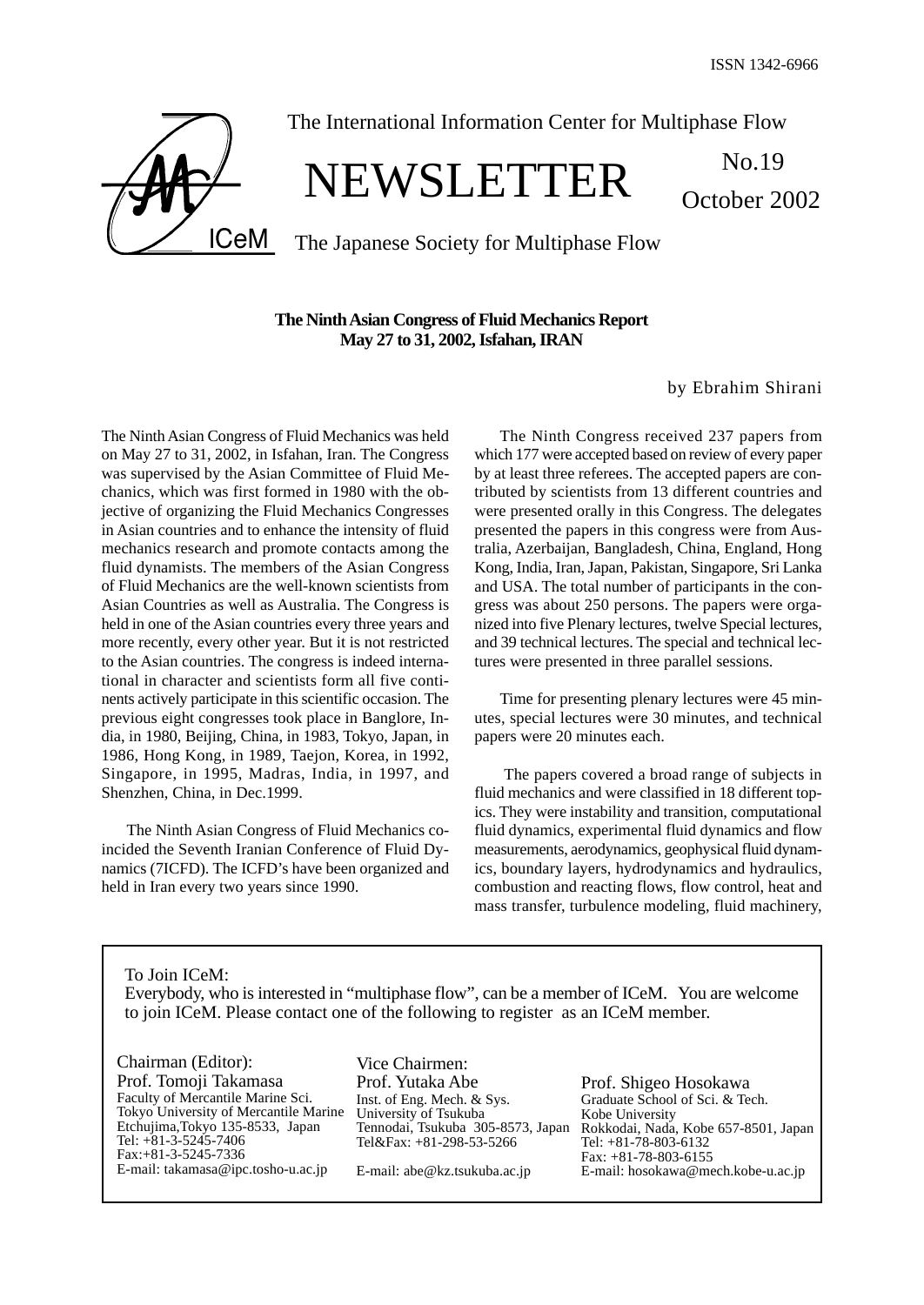multiphase flows, industrial flows, visualization and measurements, aeroacoustics and aeroelasticity, bluff body aerodynamics, and atmospherics flows.

The proceeding of the congress consists of two parts. A book of abstract, and a CD of the full papers.

There were some social activities during the Congress and the delegates attending the Congress enjoyed the very worm environment and interesting sight seeing and monuments in the city of Isfahan. A one-day tour of Isfahan was organized and the delegates took this opportunity to visit some of unique and incredible monuments and other historic buildings in the city.

The mayor of Isfahan was the host of the 9ACFM delegates and participants. During this occasion, some Iranian live music program was played. The banquet

party was held in the five-star Abbasi International Hotel. There was also a program organized by the authorities of an aircraft factory near Isfahan. Some every day tours were also available and specially designed for participants and their accompanying persons who wish to enjoy their city cruise privately.

A three-day visit to city of Shiraz was also organized.

Finally, there is an exhibition related to the fluid mechanics subject. This exhibition was active during the five days of the Congress.

Professor Ebrahim Shirani Chairman of the Congress Department of Mechanical Engineering, Isfahan University of Technology (IUT), Isfahan 84154, Iran E-mail: eshirani@cc.iut.ac.ir

| President                                   | A. Tsuge (Mitsubishi Heavy Industries, Ltd.)             |
|---------------------------------------------|----------------------------------------------------------|
| <b>Vice Presidents</b>                      | T. Ikohagi (Tohoku University)                           |
|                                             | K. Mishima (Kyoto University)                            |
|                                             | T. Shakouchi (Mie University)                            |
| <b>Chair of Informatics Division</b>        |                                                          |
|                                             | T. Saito (Shizuoka University)                           |
| Chair of General Affairs Division           |                                                          |
|                                             | T. Ueno (Mitsubishi Heavy Industries, Ltd.)              |
| <b>Chair of Planning Division</b>           |                                                          |
|                                             | H. Inaba (Okayama University)                            |
| Chair of International Intercourse Division |                                                          |
|                                             | K. Hishida (Keio University)                             |
| <b>Executive Office of JSMF:</b>            |                                                          |
| Gakujyutu Shuppan Insatu Co.                |                                                          |
|                                             | 2-14-9 Kasugadenaka, Konohana-ku, Osaka, 554-0022, JAPAN |
|                                             | Tel: $+81-6-6466-1588$ Fax: $+81-6-6463-2522$            |
|                                             | E-mail: QYM02135@niftyserve.or.jp                        |
|                                             | WWW: homepage http://flow.human.nagoya-u.ac.jp/JSMF/     |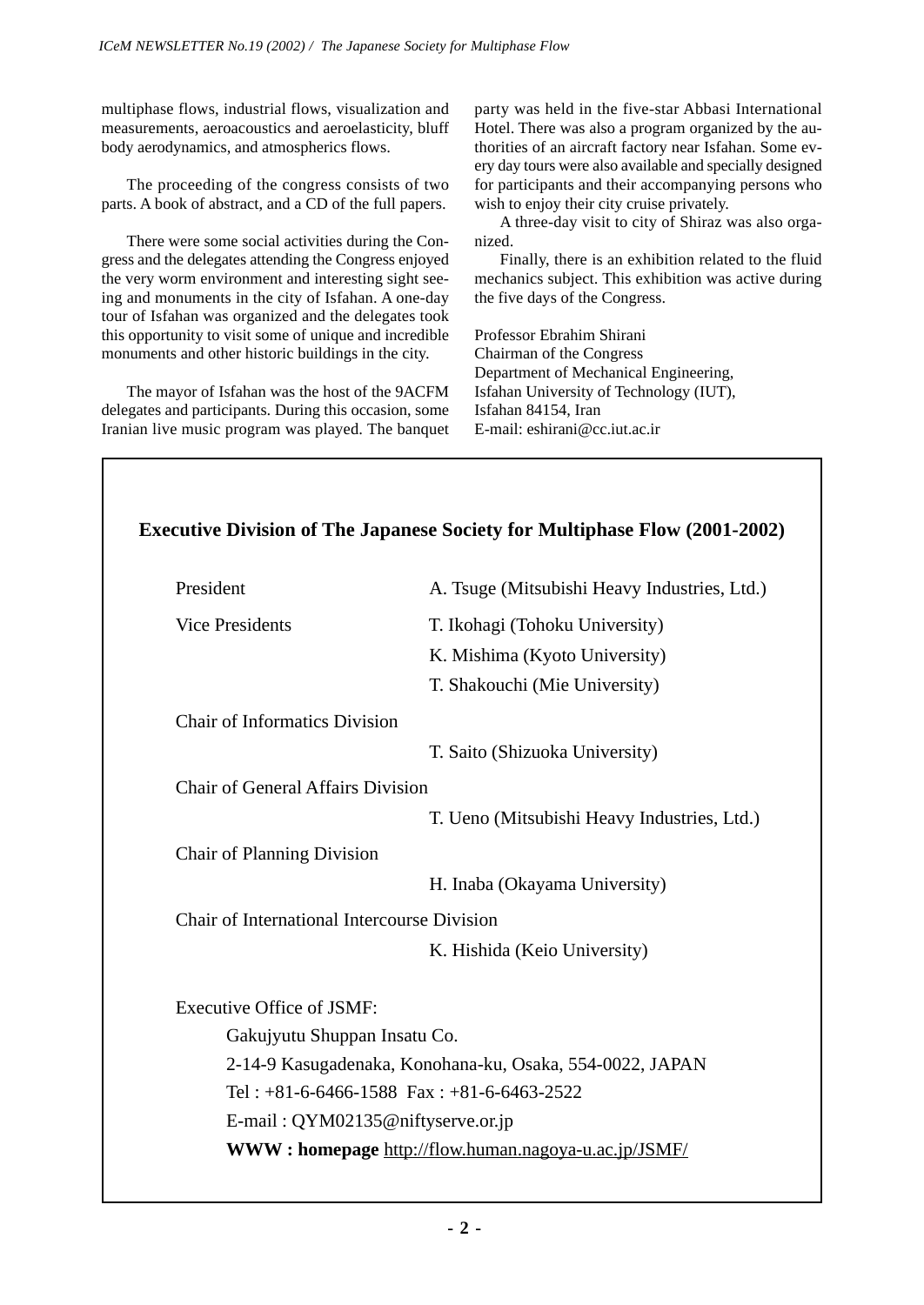# **Post Conference Report BEM 24: 24th World Conference on Boundary Element Methods incorporating Meshless Solutions Seminar**

by Rachel Green

The 24<sup>th</sup> International Conference on Boundary Element Methods took place recently in Sintra, Portugal, organised by the University of Coimbra and the Wessex Institute of Technology.

The Conference Co-Chairmen were Prof Antonio Tadeu from the University of Coimbra; Prof Carlos Brebbia, Director of Wessex Institute of Technology, UK and Dr Viktor Popov, Head of the Environmental Modelling and Fluid Mechanics Division at Wessex Institute of Technology.

Prof Brebbia opened the conference by welcoming the delegates and pointing out the importance of BEM research carried out at the University of Coimbra. He said, "Portugal is one of the countries where the technique was accepted at an early stage and it is fitting that a highlight of BEM 24 is a special session organised by Antonio on the state of BEM Research in Portugal."

The BEM Series of conferences has always reflected the most recent advances in the technique. BEM 24 continued with the tradition by concentrating on developments that are nowadays, attracting the attention of the community, in particular, dual reciprocity, some advanced formulations and meshless methods. Other conference papers covered a wide range of applications, many dealing with the solutions of complex problems, which would have been impossible to solve using boundary elements a few years ago.

Prof Brebbia highlighted that "the maturity achieved by boundary elements in the last few years has resulted in their application for the solution of many real engineering problems.

The conference also celebrated a quarter of a century since the first paper on Boundary Element methods appeared, written by Brebbia C.A. and Dominguez J., "Boundary Element

Methods for Potential Problems", Applied Mathematical Modelling Journal, Vol. 1, No. 7, 1977.

Prof Brebbia spoke of how rewarding it was to see "the seminal importance that this series of conferences has had in the development of the method. It has led to the publication of more than 40 volumes of Proceedings, which are often referred to as the original source for most developments that have taken place since 1978 when the first volume was published. The BEM 24 volume will also add to our understanding of the BEM and, like the others, will be a source of new ideas and applications."

The conference included a particularly interesting session dealing with meshless methods, organised by Professor C.S. Chen from the University of Nevada, Las Vegas. While not all meshless methods are based on boundary integral equations, a large number of them use radial basis function techniques, originally developed for dual reciprocity.

"Meshless methods", said Prof Brebbia, "are a logical extension of the concept of reducing the mesh which originated boundary elements. There is now the need for a better understanding of the relationship between boundary solutions in general, including BEM and meshless methods. Their common ground is that they are all mesh reduction techniques, which should perhaps be the future name for all of them."

The success of BEM 24 is apparent from the substantial number of papers and invited contributions that were presented. The full conference report is available at: www.wessex.ac.uk/conferences/2002/be02.

Papers are now being encouraged for presentation at BEM 25, which is taking place in Split, Croatia from 8 – 10 September 2003. Initial enquiries can be made by contacting the Conference Secretariat, Rachel Green at Wessex Institute of Technology, telephone: 44 (0) 238 029 3223. Email: rgreen@wessex.ac.uk

The conference book, "Boundary Elements XXIV", 776 pages, priced at £239 or \$369 or Euros388.97, ISBN 1-85312-914-3, has been published by WIT Press and can be ordered by FAX on 44 (0) 238 029 2853, by E-mail: marketing@witpress.com or via the WIT Press web site: www.witpress.com (an automatic 10% discount will be applied to credit card orders placed via this site).

Dr. Rachel Green Conference Secretariat Wessex Institute of Technology Ashurst Lodge, Ashurst Southampton SO40 7AA, UK Tel: +44 (0) 238 029 3223 Fax: +44 (0) 238 029 2853 http://www.wessex.ac.uk Email: rgreen@wessex.ac.uk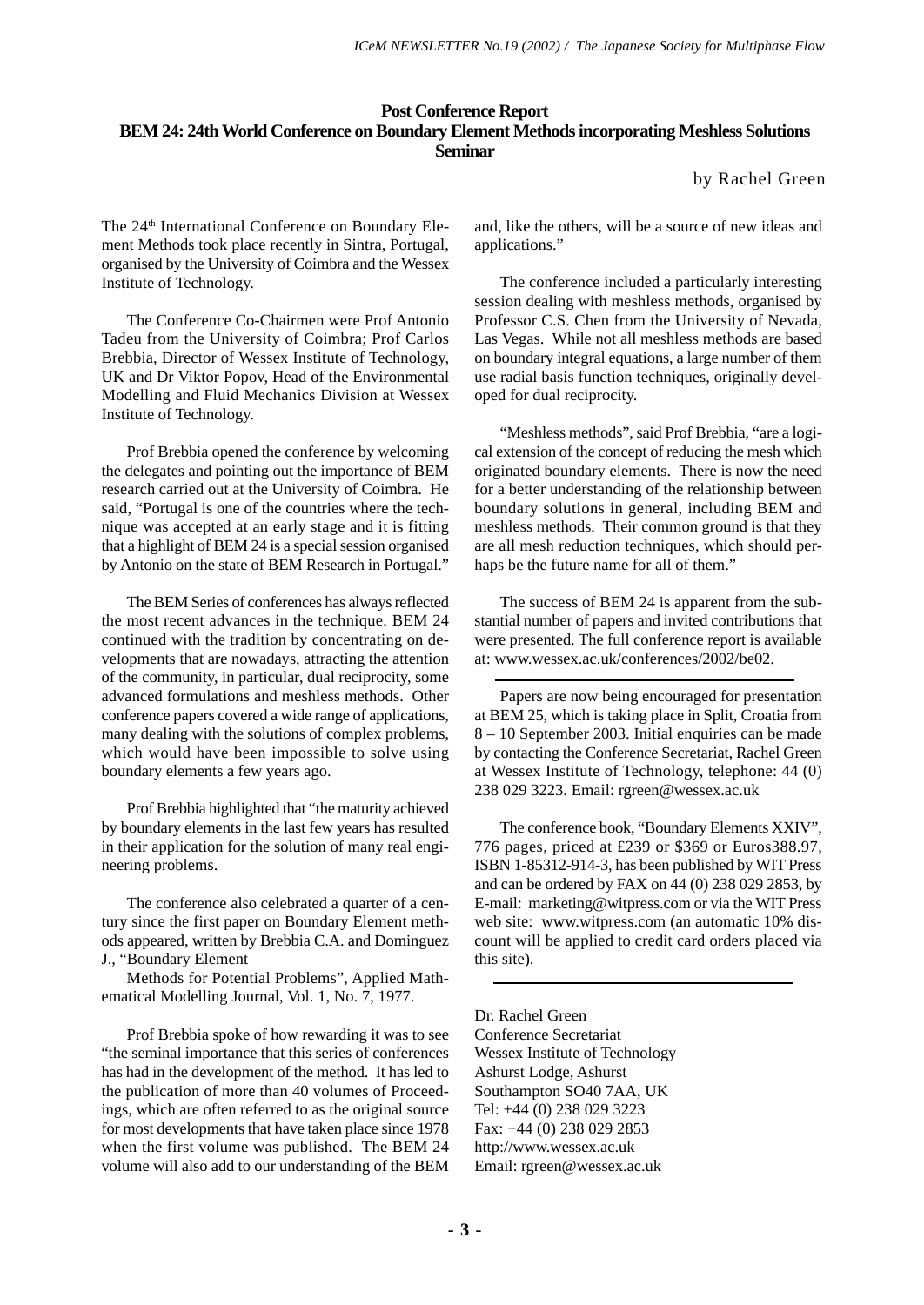# **13th International Symposium on Transport Phenomena (ISTP'13) Report July 14-18, Victoria, British Columbia, CANADA**

by Sadik Dost

The Thirteenth International Symposium on Transport Phenomena, ISTP13, was held from July 14 to 18, 2002 in Victoria, British Columbia, Canada. The conference was located at the Victoria Conference Centre in downtown Victoria. The Symposium was organized by the Department of Mechanical Engineering, University of Victoria under the auspice of the Pacific Center of Thermal-Fluids Engineering (PCTFE), Hawaii, USA.

136 delegates from 21 different countries were attended the Symposium. Presented articles were published by Elsevier in the Conference Proceedings, "Progress in Transport Phenomena" (Eds. S. Dost, H. Struchtrup, I. Dincer). The chapters featuring 141 articles are organized in sequence beginning with fluid flow and progressing towards the blending of transport phenomena with relevant disciplines in the pursuit of recent research results, reflecting the development of this very active field. The contributors cover a wide spectrum of educational backgrounds and research orientations, from engineering to physics, and from fundamentals to actual industrial applications.

The Symposium was a successful multidisciplinary international conference, providing a forum for researchers and practitioners from all over the world to disseminate information, present new ideas and developments, and discuss future directions and priorities in the field of transport phenomena. It served as nourishment to the cooperation and collaboration between academia and industry in terms of developing various research activities in the areas of transport phenomena.

The symposium also included a MINI SYMPO-SIUM on "Computational Solid/Liquid Phase Change: Transitions and Interfaces" comprising of a number of articles on recent developments in the field, and an OPEN FORUM that provided a unique opportunity for scholars to present their latest, as yet, unpublished research findings before a conference audience that serves as a "sounding board" to provide constructive feedback.

| ORGANIZING COMMITTEE           |                                      |
|--------------------------------|--------------------------------------|
| Symposium Chair: Sadik Dost    |                                      |
| Honorary Chair: David S. Scott |                                      |
|                                | Technical Chairs: Henning Struchtrup |
|                                | <b>Ibrahim Dincer</b>                |
| Members:                       | Zuomin Dong                          |
|                                | Ned Djilali                          |
|                                | Hamdi Sheibani                       |
| Secretary:                     | Sema Dost                            |
|                                |                                      |
|                                |                                      |

CONTACT ADDRESS Dr. Sadik Dost Professor and Chair Department of Mechanical Engineering, University of Victoria Victoria, BC, Canada V8W 3P6 Tel:1-250-721-8898 Fax: 1-250-721-6294 E-mail: sdost@me.uvic.ca, istp13@uvic.ca<br>Web: www.istp13.uvic.ca www.istp13.uvic.ca

# **13th International Symposium on Transport Phenomena (ISTP'13) Short Meeting Report July 14-18, Victoria, British Columbia, CANADA**

by Sadik Dost

The Thirteenth International Symposium on Transport Phenomena (ISTP13) was successfully held in Victoria, BC, Canada on July 14-18, 2002 featured keynote and general papers on:

Fluid Flow Heat Transfer Thermodynamics Mass Transfer Solidification and Crystallization Combustion Heat Exchangers Thermal Processes Energy and the Environment

The Conference featured 141 papers organized in sequence beginning with fluid flow and progressing towards the blending of transport phenomena with relevant disciplines in the pursuit of recent research results, reflecting the development of this very active field. The speakers covered a wide spectrum of educational backgrounds and research orientations, from engineering to physics, and from fundamentals to actual industrial applications.

In fact, the Conference became a multidisciplinary international conference, providing a forum for researchers and practitioners from all over the world to disseminate information, present new ideas and developments, and discuss future directions and priorities in the field of transport phenomena. We belive that it served as nourishment to the cooperation and collaboration between academia and industry in terms of developing various research activities in the areas of transport phenomena.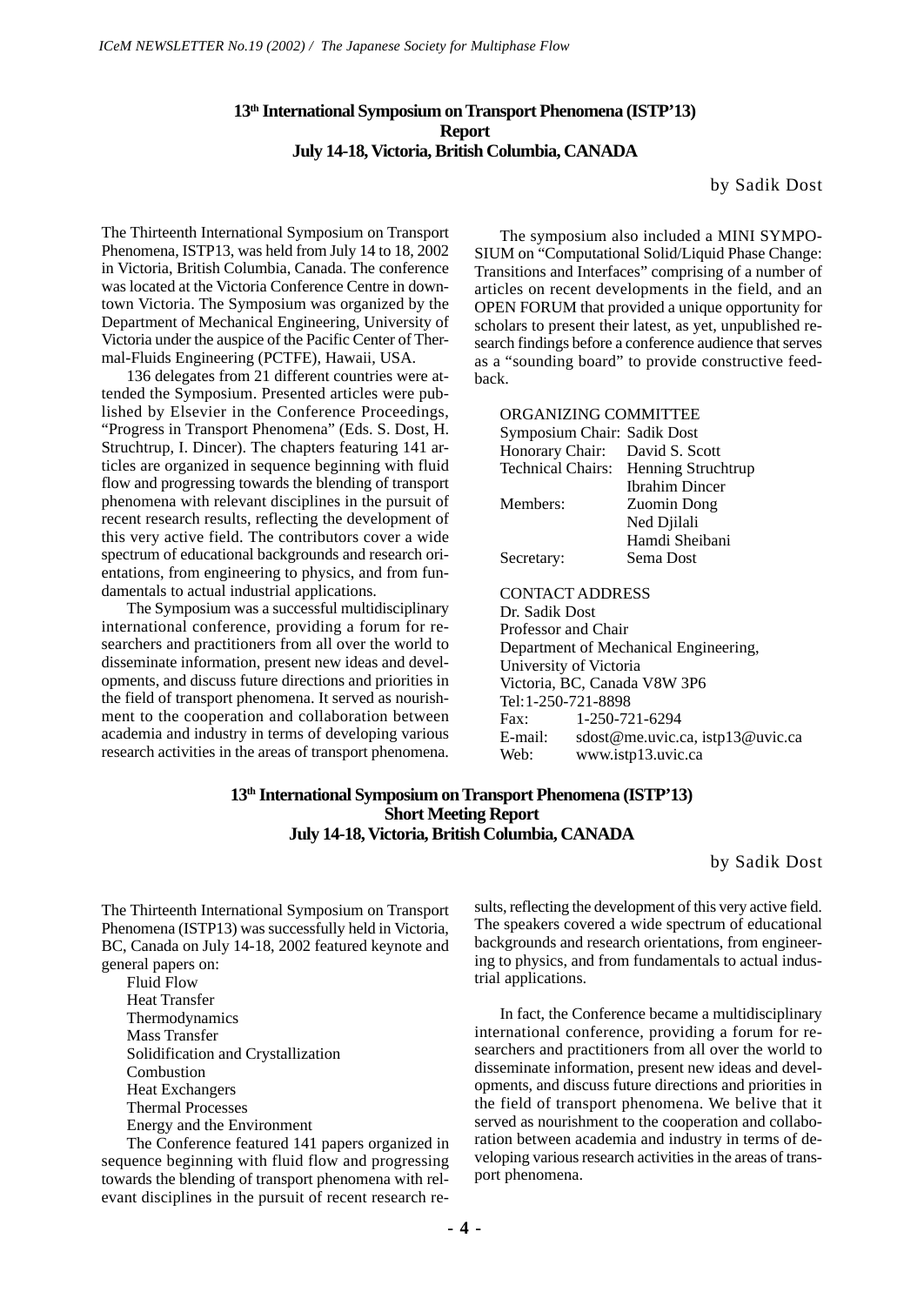The Conference also included a mini symposium on COMPUTATIONAL SOLID/LIQUID PHASE CHANGE: TRANSITIONS AND INTERFACES comprising of a number of papers on recent developments in the field, and an OPEN FORUM that provided a unique opportunity for scholars to present their latest, as yet, unpublished research findings before a conference audience that serves as a "sounding board" to provide constructive feedback.

Thanks and best wishes, Ibrahim

Dr. Ibrahim Dincer ISTP-13 Technical Chair Professor Department of Mechanical Engineering King Fahd University of Petroleum and Minerals (KFUPM) Box 127, Dhahran 31261, Saudi Arabia Tel: 966-3-860-4497 Fax: 966-3-860-2949 E-mail: idincer@kfupm.edu.sa Http: www.geocities.com/ibrahimdincer

#### **Repot of The Twelfth International Heat Transfer Conference August 18-23, Grenoble, FRANCE**

by Yutaka Abe

The Twelfth International Heat Transfer Conference was held in Grenoble, France during August  $18 - 23$ , 2002.

The International Heat Transfer Conference (IHTC) has a long history. It had its origins in the Conferences held in London and Atlantic City in 1951 and in Boulder and London in 1961-1962. The sites of the following IHTC were, at four-yearly intervals, Chicago, Versailles, Tokyo, Toronto, Munich, San Francisco, Jerusalem, Brighton, and finally Kyung Ju in 1998. The Twelfth Conference being held in Grenoble in 2002 is the first one to be held in France for over thirty years. The next Conference is scheduled in Sydney in 2006.

In the Twelfth IHTC, 32 keynote lectures and the 513 posters were presented. A variety of keynote lectures were provided every day for one hour each. All general presentations are made by poster presentation for four hours in the day for the presentation after one minutes short presentation. The keynote lectures and the general papers are included in the official CD-ROM published by Editions scientifiques et Medicales Elsevier SAS, under the ISBN 2-84299-307-1 and is also be published by Editions scientifiques et Medicales Elsevier SAS in the four volumes of the Proceedings.

The general papers are classified in five sections:

- 1. Transfer Modes under Local Thermal Non-Equilibrium (Non LTE)
- 2. Single Phase Heat Transfer
- 3. Two-Phase Heat Transfer
- 4. Heat transfer in Nonhomogeneous Media
- 5. Heat transfer in Engineering Systems

Each section is divided into subsections. In Transfer Modes under Non-LTE appears an emerging topics of the Conference, which deals with Transfer Modes at Ultra Short Scales in Time or in Space. Radiation, generally characterized by a non-LTE field, has been also entered in this section. The Section Single Phase Heat Transfer mainly deals with all types of convection problems from specific experiments to direct numerical simulations or non-conventional fluid flows. The Section Two-Phase Heat Transfer is more precisely devoted to scientific approaches of liquid-vapor systems generally with boiling or condensation, even at the bubble or drop scales or at a larger scale. The Section Heat transfer in Non-homogeneous Media gathers works on melting, solidification or freezing and also on porous media and on media characterized by a non-homogeneous composition. The last section Heat transfer in Engineering Systems gives a rather good idea of the relative importance of the considerable number of applications treated by the Heat Transfer Community worldwide

Conference Officers are

| President:                                  | S.T. Ro, Korea        |
|---------------------------------------------|-----------------------|
| Vice-President:                             | J.M. Delhaye, France  |
| Immediate Past-President: G.F. Hewitt, UK   |                       |
| Secretary:                                  | J.B. Saulnier, France |
| Assistant to the President: J.S. Lee, Korea |                       |

The international scientific committee members are J. Taine, France (Chair), A.R. Balakrishnan, India, Z.Y. Guo, China, A. Bar Cohen, USA, E. Hahne, Germany, M. da Graça Carvalho, Portugal, G. Hetsroni, Israel, M.S. Carvalho, Brazil, G.F. Hewitt, UK, M. Choi, Korea, A.I. Leontiev, Russia, M. Cumo, Italy, P.H. Oosthuizen, Canada, G. De Vahl Davis, Australia, A.A.M. Delil, The Netherlands and M. Shoji, Japan.

 The selection and the validation of the general papers of a Conference was conducted by the members of the International Scientific Committee in each country. The number of the presentation is limited for each area in the world. As the results, it can be recognized that the papers presented in the IHTC were kept at really high standard from the scientific and engineering points of view.

Professor Yutaka Abe Institute of Engineering Mechanics and Systems University of Tsukuba Tsukuba, Ibaraki, 305-8573, Japan FAX: 0298-53-5266 E-mail: abe@kz.tsukuba.ac.jp.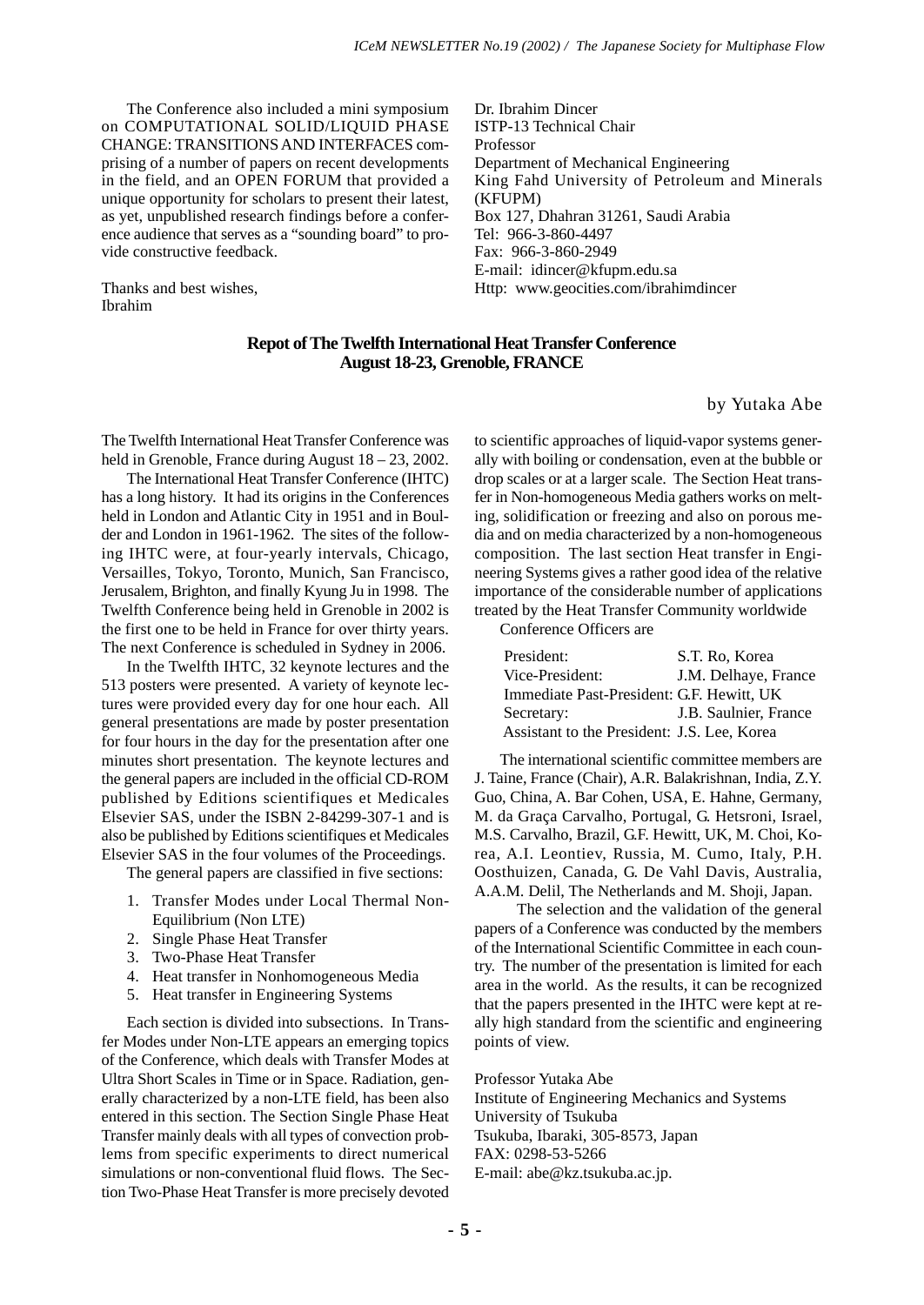# **15th International Congress of Chemical and Process Engineering CHISA 2002 August 25-29, Prague, CZECH REPUBLIC**

by Jiri Drahos

The popular CHISA Congress celebrated its 40th anniversary and continued the tradition of a major European and world congress of chemical and process engineering (see www.chisa.cz/2002). The Congress with all its topics and specialised symposia supported the concept of sustainable development. Participation, also traditionally about 1000 from 60 countries, was distributed between the Czech Republic (17%), Central Europe (15%), Western Europe (26%), Eastern Europe (11%), Southern Europe (9%) and outside Europe (22%). Students comprised over 25% of all participants.

In addition to the general topics (Reaction engineering, Separation processes, Fluid flow and multiphase systems, Heat transfer processes, Phase equilibrium and fluid properties, Computer aided process engineering, Food processing and technology, Particulate solids, and Chemical engineering education), another nine specialised symposia were organized on Environmental engineering and management, Process safety, Transient multiphase flows, Micro- and mesoporous materials, Supercritical fluids, Chemical technology for sustainable future, Mixing of suspensions, Cyclic operation of trickle bed reactors, and Synergies of various engineering branches. An important part of the Congress was a 5<sup>th</sup> Conference PRES 2002 on Process integration, modelling and optimisation for energy saving and pollution reduction.

Totally 7 plenary and 53 keynote lectures were presented together with more than 1200 standard contributions (both oral and poster). Congress proceedings were issued on a fully searchable CD-ROM and supported by a printed book of abstracts.

The main topics and respective keynote lecturers in the session Fluid Flow and Multiphase Systems were: Gas-liquid flow (A. Tamir), Bubbles, particles and jets, Multiphase CFD (M. Sommerfeld), Film flow and rheology (O. Wein), Mixing, Fluidisation, and Particulate systems (J. Zakin). A specialised Symposium on transient multiphase flows was organised together with the EFCE Working Party 'Multiphase Fluid Flow' (keynotes by G. Hetsroni, I. Zun, M. Giot and H. M. Prasser). The program of the both events comprised of 63 oral and over 80 poster contributions.

The next CHISA Congress will take place in Prague at the end of August 2004.

Prof. Jiri Drahos **Director** Institute of Chemical Process Fundamentals AS CR 165 02 Prague 6, Czech Republic Phone: +420 2 20390 286 Fax: +420 2 20920661 E-mail: drahos@icpf.cas.cz http://www.icpf.cas.cz

# **An Announcement from Editor**

The JSMF gives internet-service for ICMF members. You can read updated ICeM NEWSLETTER by visiting JSMF homepage

 *http://flow.human.nagoya-u.ac.jp/JSMF/index-e.html*.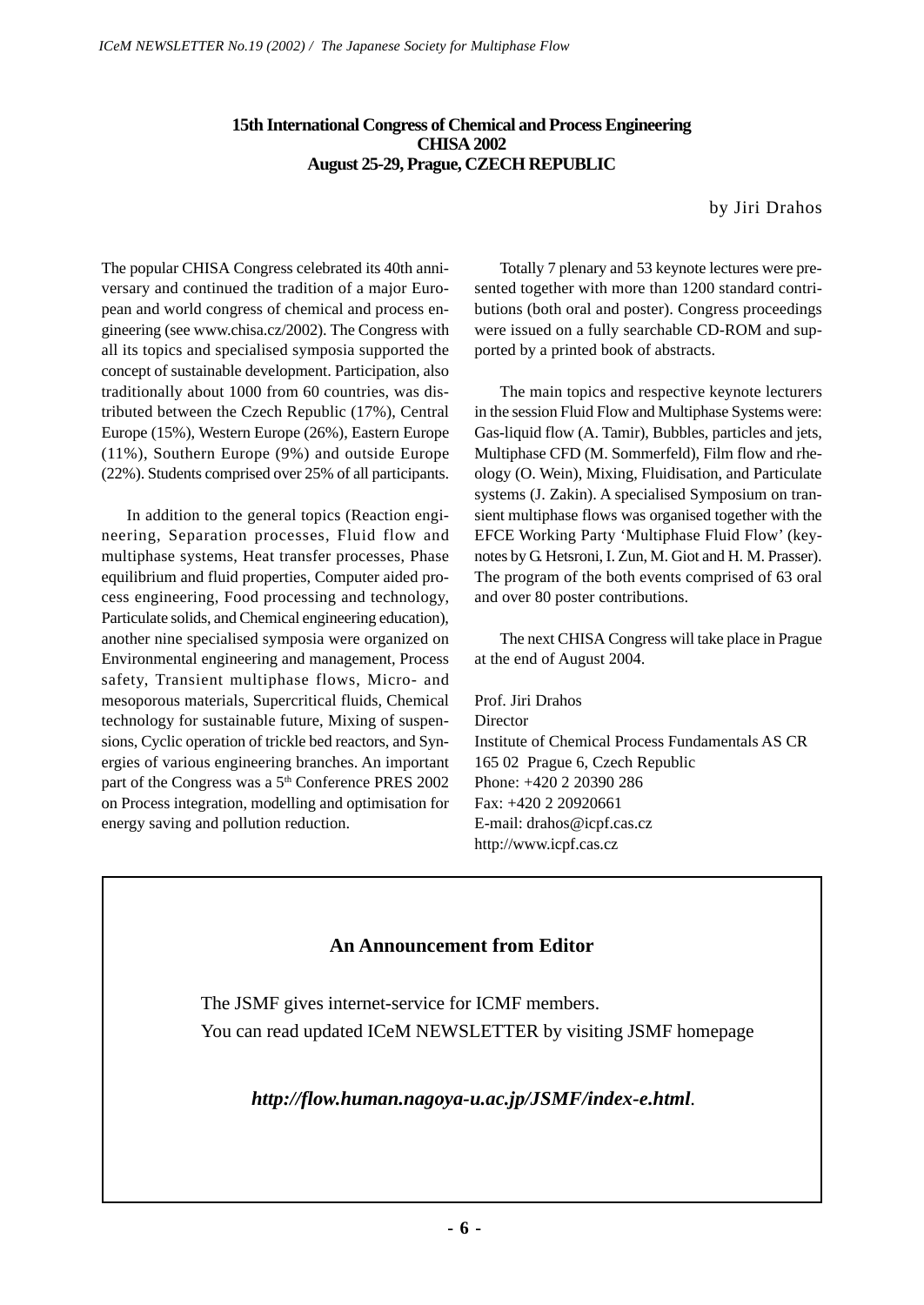# **Governing Board**

| Professor BATAILLE, J.          | France  |
|---------------------------------|---------|
| Professor FABRE, J.             | France  |
| Professor HISHIDA, K.           | Japan   |
| Professor KIM, M                | Korea   |
| Professor MATSUMOTO, Y. (Chair) | Japan   |
| Professor MICHAELIDES, E.E.     | USA     |
| Professor PROSPERETTI, A.       | USA     |
| Professor REEKS, M.W.           | UK      |
| Professor ROCO, M.C.            | USA     |
| Professor SOMMERFELD, M.        | Germany |
| Professor THEOFANOUS, T.        | USA     |
| Professor ZHOU, L.-X.           | China   |
|                                 |         |

#### **International Organizing Committee**

| Prof. MATSUMOTO, Y. (Chair)          | Japan          |
|--------------------------------------|----------------|
| Prof. MICHAELIDES, E.E. (Vice chair) | USA            |
| Prof. FABRE, J. (Vice chair)         | France         |
| Prof. AKHATOV, I.                    | Russia         |
| Prof. ARITOMI, M.                    | Japan          |
| Prof. BATAILLE, J.                   | France         |
| Prof. BOHNET, M.W.                   | Germany        |
| Prof. BRENNEN, C.E.                  | USA            |
| Prof. CECCIO, S.                     | USA            |
| Prof. CELATA, G.P.                   | Italy          |
| Prof. CRESPO, A.                     | Spain          |
| Prof. CROWE, C.T.                    | USA            |
| Prof. DELHAYE, J.-M.                 | USA            |
| Prof. DRAHOS, J.                     | Czech Republic |
| Prof. EATON, J.K.                    | <b>USA</b>     |
| Prof. FUKANO, T.                     | Japan          |
| Prof. GIDASPOW, D.                   | <b>USA</b>     |
| Prof. HANRATTY, T.J.                 | <b>USA</b>     |
| Prof. HETSRONI, G.                   | <b>Israel</b>  |
| Prof. HEWITT, G.F.                   | UK             |
| Prof. ISHII, M.                      | USA            |
| Prof. KARABELAS, A.J.                | Greece         |
| Dr. KIM, J.H.                        | Korea          |
| Prof. KIM, M.H.                      | Korea          |
| Prof. LAHEY, R.T.                    | USA            |
| Prof. LANCE, M.                      | France         |
| Prof. LOTH, E.                       | USA            |
| Prof. MAEDA, M.                      | Japan          |
| Prof. MATSUI, G.                     | Japan          |
| Prof. MÜLLER, U                      | Germany        |

Prof. NIGMATULIN, R. Russia Prof. OZAWA, M. Japan Prof. OZBELGE, T.A. Turkey Prof. PERKINS, R.J. France Prof. PODOWSKI, M.Z. USA Prof. SAKAGUCHI, T. Japan Prof. SERIZAWA, A. Japan Prof. SHERIF, S.A. USA Prof. SHOUKRI, M. Canada Prof. SINCLAIR, J.L. USA Prof. SOMMERFELD, M. Germany Prof. STOCK, D.E. USA Prof. TAYLOR, A. UK Prof. THEOFANOUS, T. USA Prof. TSUJI, Y. Japan Prof. WALLIS, G.B. USA Prof. ZALESKI, S. France Prof. ZHOU, L.-X. China Prof. ZUN, I. Slovenia

#### **International Scientific Committee**

 (Only Chairpersons are listed.) Prof. HISHIDA, K. (*Chair*) Japan Prof. PROSPERETTI, A. (*Vice chair*) USA Prof. YADIGAROGLU, G. (*Vice chair*) Switzerland

#### **Venue**

The Conference will be held in the PACIFIC CONVENTION PLAZA YOKOHAMA Conference Center, Japan. Yokohama is an international port city located in the Metropolitan Area of Japan, which was opened to the foreign countries in 1859. Since then, this city has been keeping an international, exotic and entrepreneurial atmosphere. PACIFICO YOKO-HAMA is a part of the newly developed water front area in Yokohama, know as "*Minato Mirai* 21" or "Future Port 21."

# **Local Organization**

Department of Mechanical Engineering The University of Tokyo 7–3–1 Hongo Bunkyo-ku, Tokyo 113–8656, Japan Prof. Yoichiro Matsumoto Tel: **+**81-3-5841-6286 Fax: **+**81-3-5802-2947 E-mail: *icmf@jsmf.gr.jp*

**ICMF-2004**

*www.jsmf.gr.jp/icmf/*

# *5th International Conference* on **Multiphase Flow**

# Announcement and Call for Papers



*May 31–June 3, 2004*  Yokohama Pacifico Conference Center, JAPAN

Website: *www.pacifico.co.jp/index-e.htm*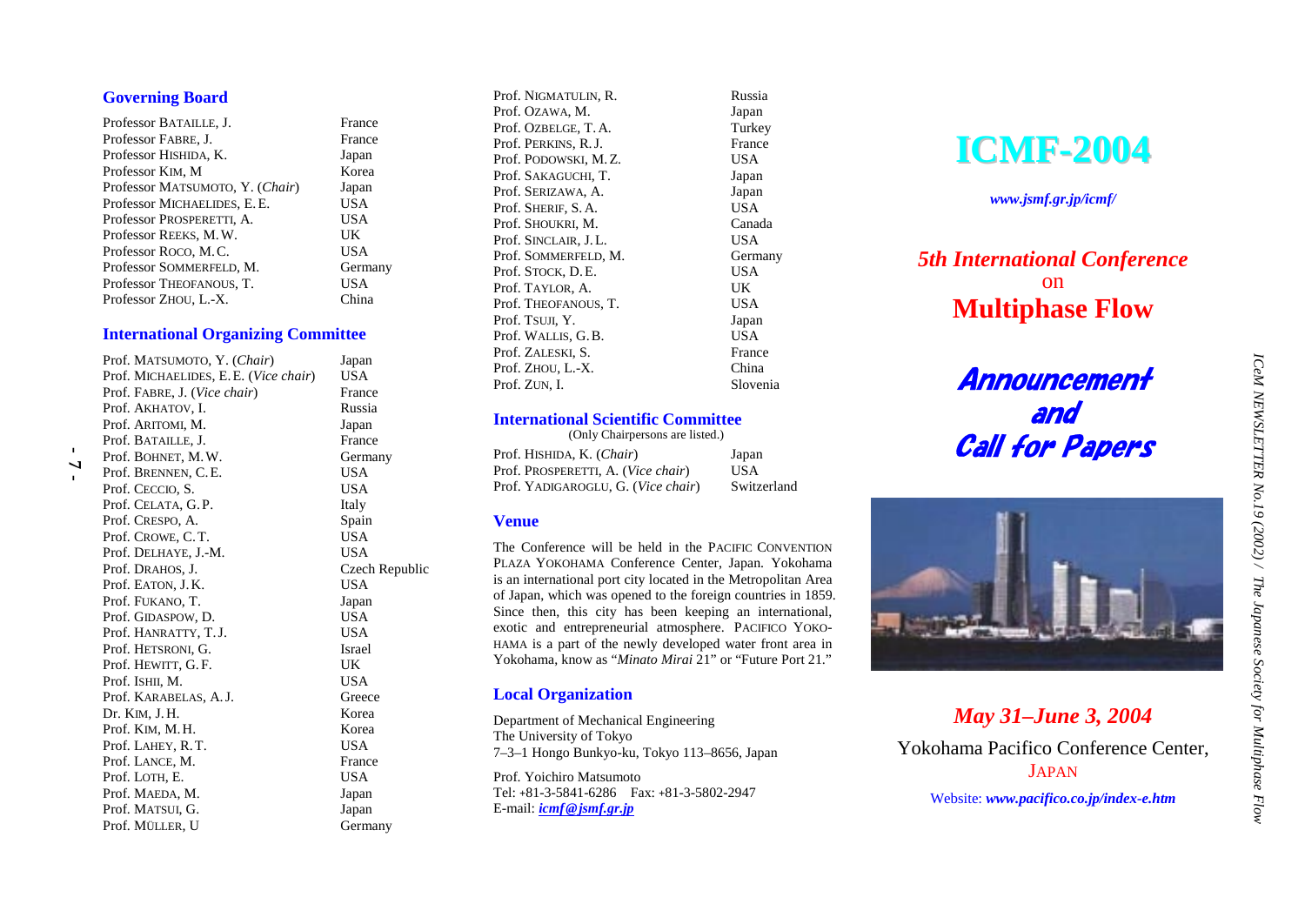# **ICMF-2004**

# **5th International Conference on Multiphase Flow**

Website: *www.jsmf.gr.jp/icmf/*

#### **Scope**

 **- 8 -**

This Conference, ICMF-2004, is the 5th in a series of International Conferences on Multiphase Flow: the first one was held in TSUKUBA, Japan in 1991; the second ICMF'95 in KYOTO, Japan in 1995; the third ICMF'98 in LYON, France in 1998; and the 4th ICMF-2001 in NEW ORLEANS, USA in 2001. The aim of these conferences is to bring together researchers from all countries and experts from all disciplines and applications involving multiphase flow in promoting the exchange of new ideas, results and techniques.

The scope covered by the Conference will be divided into five major areas:

A. *Constituent Elements of Multiphase Flows*

- B. *Adiabatic Multiphase Flows*
- C. *Diabatic Multiphase Flows*
	- D. *Advanced Models and Instrumentations*E. *Applications*

We hope that this Conference will facilitate and encourage communications between all those working on multiphase flows, especially towards new ideas and approaches in multiphase flow research.

# **Technical Program**

The Program will consist of:

- 1) Four Plenary lectures,
- 2) Ten Keynote lectures for Scope A through E, and
- 3) Oral and poster presentations.

#### **Presentation**

The official language of the Conference will be English. Overhead projectors and multimedia projectors with PCs will be available for lectures and orals. Posters will be displayed on a board (details will be announced later in the website).

#### **Registration**

The registration fee covering the conference participation, conference proceedings, banquet and coffee breaks is 65,000 yens (on-site registration) or 55,000 yens (early registration). For students, it will be 30,000 yens (on-site registration) or 25,000 yens (early registration). Accommodation is NOT included. Specific information about accommodation will be available due course in the website.

#### **Conference Proceedings**

All accepted contributions will appear in the proceedings (in CD-ROM) of the Conference. The proceedings will be made available to participants during the registration at the Conference.

#### **Contributions**

Abstracts of the proposed contributions should be sent to the local organization, *via Web*, no later than September 1, 2003. An abstract should be on one A4 (or letter) page, including tables and figures if any, with two-column format given in the website and contain the title of the proposal and the name(s) of author(s).

All contributors will be informed before November 1, 2003 whether their proposal was accepted, in Oral or Poster presentation, by the scientific committee. Further information on the preparation of full-length manuscripts for the Conference proceedings will also be provided to the contributors in November, 2003 on the website.

#### **Deadlines**

**September 1, 2003** Receipt of one-page **abstract**<sup>s</sup> **November 1, 2003** Notification of acceptance

**March 1, 2004** Receipt of full-length **manuscript**<sup>s</sup>

#### **Supporting Organization**

The Japanese Society for Multiphase Flow (JSMF)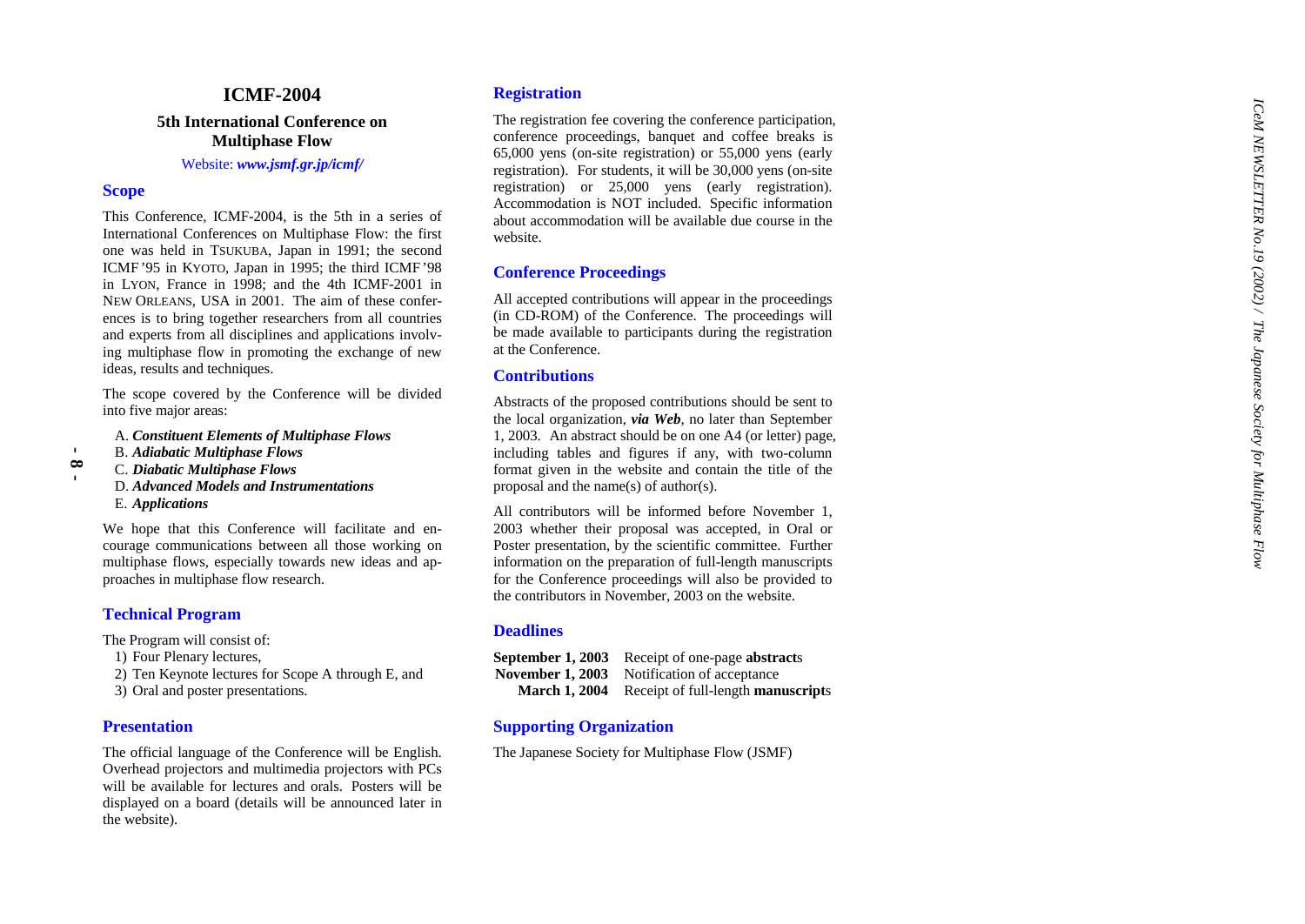# **Future Meetings**

Following list includes Conference Name, Place, Date and Contact.

#### **8th Symposium on Temperature: Its Measurement and Control in Science and Industry** Chicago, IL, USA, October 21-28, 2002

E-mail: ts2002@nist.gov

# **Fall Meeting(Annual) of Korean Institute of Chemical Engineers**

Seoul National University, Seoul, October 24-26, 2002 Professor Seung-Min Yang Department of Chemical & Biomolecular Engineering, KAIST Taejon 305-701, Korea E-mail: smyang@mail.kaist.ac.kr Tel: +82-42-869-3922 Fax: +82-42-869-3910 http://www.kiche.or.kr

# **8th Asian Conference on Fluidized-Bed and Three-Phase Reactors**

Mandarin Hotel, Bangkok, Thailand, November 3- 6, 2002 Prof. Somsak, D. and Prof. Wiwut, T. Department of Chemical Technology Faculty of Science, Chulalongkorn University, Thailand FAX : +66-6-218-7526 E-mail : dsomsak@sc.chula.ac.th http://www.sc.chula.ac.th//ascon2002

# **AIChE 2002 Annual Meeting**

Indianapolis Convention Center, Indianapolis, IN, USA, November 3-8, 2002 Dr. G.V. Reklaitis Purdue University Email: aiche02@ecn.purdue.edu Dr. Jennifer Sinclair Purdue University E-mail: aiche02@ecn.purdue.edu http://www.aiche.org/annual/index.htm

# **ANS Winter Mtg.**

Omni Shoreham Hotel, Washington, DC, USA, November 17-21, 2002 http://www.ans.org/meetings

# **The Fifth JSME-KSME Fluids Engineering Conference**

Nagoya, Japan, November 17-21, 2002 Prof. Yasuhiko SAKAI (Nagoya University) Tel: +81 52 789 4486 Fax: +81 52 789 3111 E-mail: ysakai@mech.nagoya-u.ac.jp

Dr. Hyung Jin SUNG (Korea Advanced Institute of Science and Technology) Tel: +82 42 869 3027 Fax : +82 42 869 5027 E-mail: hjsung@kaist.ac.kr http://www.flow.human.nagoya-u.ac.jp/FEC5/

# **Int. Mech. Engineering Congress & Exposition, The Winter Annual Mtg. of ASME (WAM)**

New Orleans, LA, USA, November 17-22, 2002 Dr. June Leach-Barnaby Meetings Manager ASME International Three Park Avenue New York, NY 10016 E-mail:imece@asme.org http://www.asme.org/congress/

#### **Space Technology & Applications International Forum (STAIF-2003) Session A07. Boiling in Microgravity**

Albuquerque, New Mexico, USA, February 2-6, 2003 Prof. Walter Grassi Dipartimento di Energetica Università di Pisa via Diotisalvi, 2 I-56126 Pisa, Italy Phone +39 050 5696 46 Fax +39 050 8301 16 E-mail: w.grassi@ing.unipi.it http://www.unm.edu/~isnps/

# **The 6th ASME-JSME Thermal Engineering Joint Conference**

Hapuna Beach Prince Hotel, Kohala Cost, Hawaii Island, Hawaii, USA, March 16-20, 2003 Prof. Shigefumi Nishio The University of Tokyo Co-Chair (JSME) Prof. Adrienne Lavine University of California, Los Angeles Co-Chair (ASME) http://www.jsme.or.jp/ted/AJ2003.html

#### **Thermodynamics Heat and Mass Transfer of Refrigeration Machines and Heat Pumps**

Valencia, Spain, March 31 - April 2, 2003 Prof. Corberán Salvador, José Miguel Dept. of Thermodynamics Catedrático/a de Universidad PDI Universitat Politècnica de Valencia Higher Technical School of Industrial Engineering Camino de Vera s/n, 46020 Valencia, Spain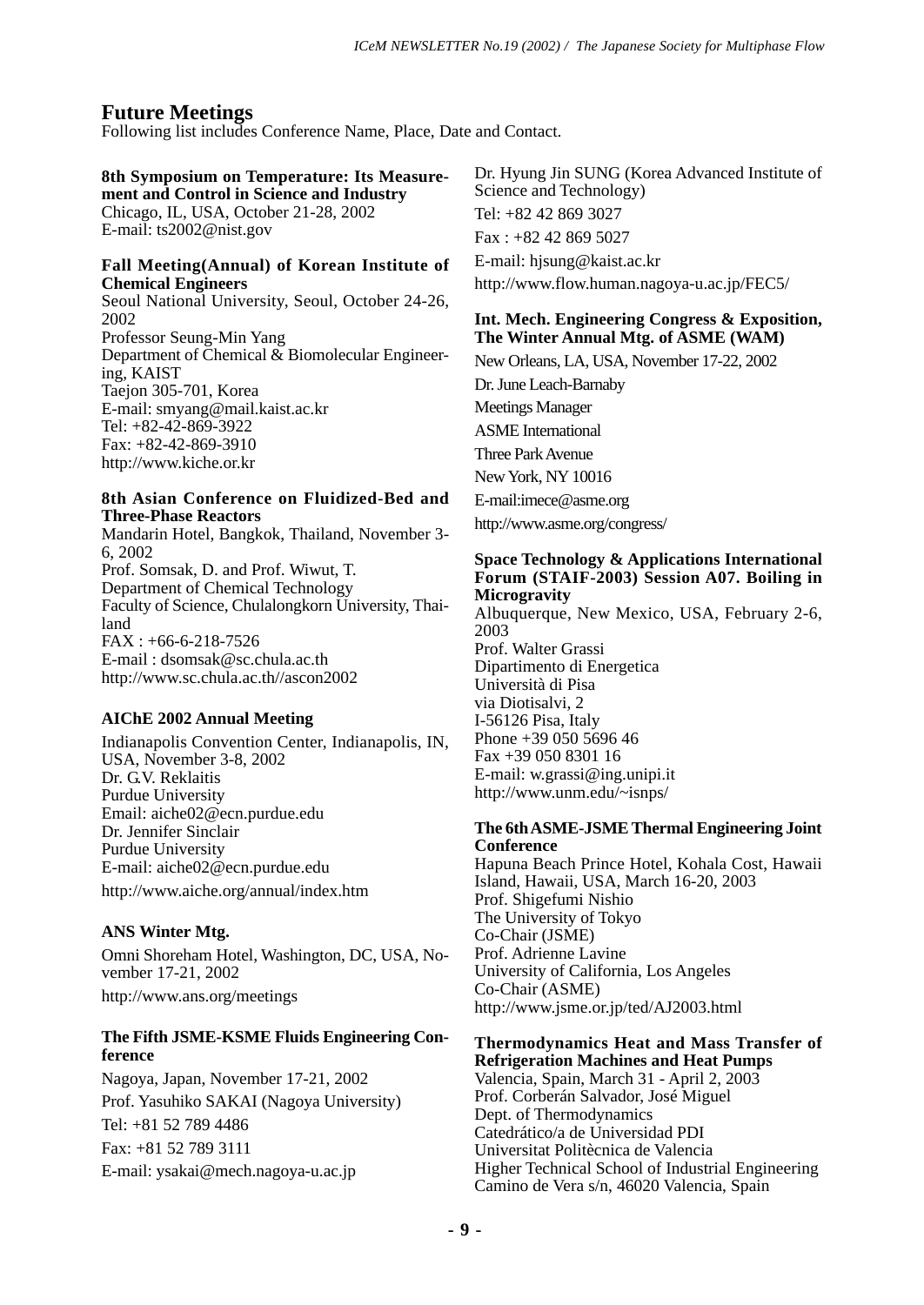Tel. 34 963877323 Fax. 34 963877329 E-mail: corberan@ter.upv.es http://www.imst.upv.es

#### **M&C 2003: Nuclear Mathematical and Computational Sciences: a Century in Review, a Century Anew**

Gatlinburg, TN, USA, April 6-10, 2003 Dr. Bernadette Kirk E-mail: kirkbl@ornl.gov http://meetingsandconferences.com/MC2003/

#### **11th International Conference On Nuclear Engineering (ICONE-11/2003)**

Tokyo, Japan, April 20-23, 2003 http://www.conferencetoolbox.org/icone11/

#### **First International Conference on Microchannels and minichannels**

Rochester Institute of Technology, Rochester, NY, USA, April 24-25, 2003 Sponsored by ASME Rochester Heat Transfer Chapter and M. E. Department, RIT

# **5th International Conference on Boiling Heat Transfer**

Montego Bay, Jamaica, May 4-8, 2003 Prof. James F. Klausner University of Florida Department of Mechanical Engineering Gainesville, FL 32611 Tel: 352-392-3506 Fax: 352-392-1071 E-mail: klaus@ufl.edu http://www.doce-conferences.ufl.edu/ICBHT/

# **The 7th Asian Symposium on Visualization (7ASV)**

National University of Singapore, Singapore, May 26- 30, 2003 7th ASV Secretariat c/o Integrated Meetings Specialist Pte Ltd 1122A Serangoon Road Singapore 328206 Tel: (65) 62955 790 Fax: (65) 62955 792 Email: 7ASV@inmeet.com.sg http://www.eng.nus.edu.sg/PACentre/7ASV/

#### **The Third International Mediterranean Combustion Symposium**

Marrakech, MOROCCO, June 8-13, 2003 Dr. Federico Beretta Istituto di Ricerche sulla Combustione Consiglio Nazionale delle RicercheNapoli - ITALY E-mail: beretta@irc.na.cnr.it Prof. Nevin Selcuk Department of Chemical Engineering Middle East Technical UniversityAnkara - TURKEY E-mail: selcuk@metu.edu.tr Prof. Mohy S. Mansour Mechanical Engineering Department The American University in CairoCairo - EGYPT E-mail: mansourm@aucegypt.edu http://www.ichmt.org/Mcs-03

# **Turbulence and Shear Flow Phenomena-2003 (TSFP-3)**

Sendai, Japan, June 25-27, 2003 http://www.tsfp3.mes.titech.ac.jp

# **14th Int. Symp. on Transport Phenomena (ISTP-14)**

Bali, Indonesia, July 6-10, 2003 http://www.eng.ui.ac.id/istp/

# **4th ASME/JSME Joint Fluids Engng. Conf.**

Hawaii, USA, July 6-10, 2003 http://www.asme.org/divisions/fed/events/ SymposiumFinalCall.pdf

# **Microscale heat transfer 2**

Reims, France, July 8-10, 2003 Dr. Thierry Duvaut Laboratoire L.E.O. UFR Sciences Exactes et Naturelles B.P 1039 51687 REIMS CEDEX 2 FRANCE Tel: 33 (0)3 26 91 31 80 Fax: Tel: 33 (0)3 26 91 32 50

Email: thierry.duvaut@univ-reims.fr http://www.univ-reims.fr/eurotherm75

# **IEEES-1 The First International Exergy, Energy**

**And Environment Symposium** IZMIR, TURKEY, July 13-17, 2003 Prof. Ibrahim Dincer Department of Mechanical Engineering King Fahd University of Petroleum and Minerals (KFUPM) Box 127, Dhahran 31261, Saudi Arabia Tel: 966-3-860-4497 Fax: 966-3-860-2949 E-mail: idincer@kfupm.edu.sa http://www.geocities.com/ieees03

#### **7th Triennial International Symposium on Fluid Control, Measurement and Visualization (FLUCOME'03)**

Sorrento, Italy, July 21-24, 2003 Prof. Giovanni M. Carlomagno Facoltà di Ingegneria DETEC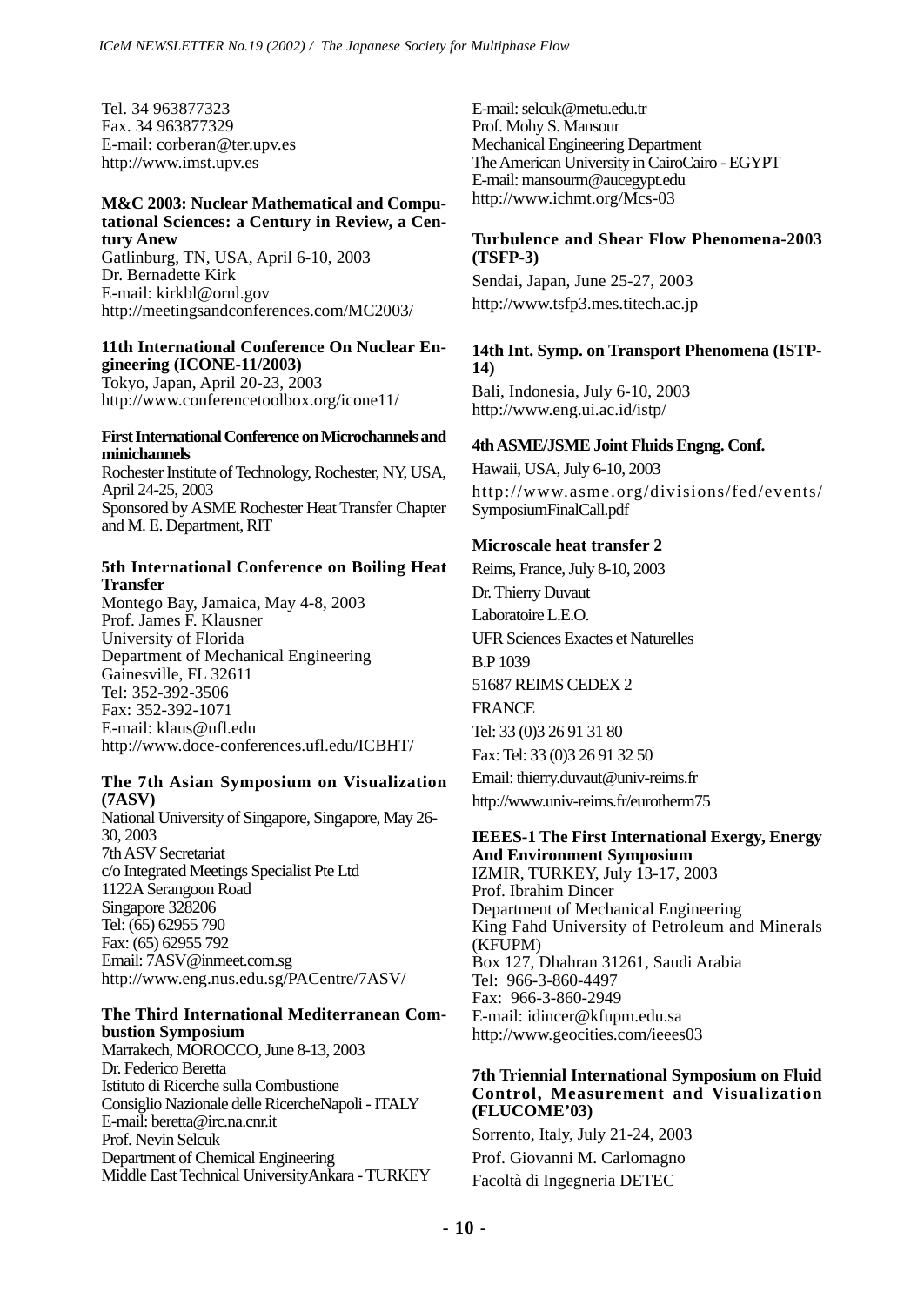P.le Tecchio, 80, 80125 Napoli - ITALY Tel (39) 081 7682178 Fax (39) 081 2390364 E-mail: flucome@unina.it http://www.flucome.unina.it

#### **6th International Conference on Gas-Liquid and Gas-Liquid-Solid Reactor Engineering**

University of British Columbia, Vancouver, Canada, August 17-20, 2003 GLS-6 Secretariat  $Fax : +1-604-822-1069$ E-mail: registration @housing.ubc.ca

#### **Transient Convective Heat and Mass Transfer in Single and Two-phase Flows**

Cesme, Turkey, August 17-22, 2003 Professor Faruk Arinc ICHMT Secretary General Mechanical Engineering Department Middle East Technical University 06531 Ankara, Turkey Tel: +90-312-210 5214 & 1429 Fax: +90-312-210 1331 & 1266 E-mail: arinc@metu.edu.tr http://www.ichmt.org/Trcon-03

# **Third European-Japanese Two-Phase Flow Group Meeting**

Certosa di Pontignano, Pontignano - 53010 Vagliagli , Italy September 21-27, 2003 Dr. Gian Piero Celata ENEA Casaccia E-mail: celata@casaccia.enea.it, Prof. Iztok Zun University of Ljubljana E-mail: iztok.zun@fs.uni.lj.si Prof. Akio Tomiyama Kobe University E-mail: tomiyama@mech.kobe-u.ac.jp

# **International Conference on Supercomputing in Nuclear Applications (SNA 2003)**

Paris, France, September 22-24, 2003 http://sna-2003.cea.fr/

# **Tenth International Topical Meeting on Nuclear Reactor Thermal Hydraulics (NURETH-10)**

Seoul, Korea, October 5-9, 2003 Won-Pil Baek, Ph.D. Principal Researcher/General Project Manager Thermal Hydraluic Safety Research Team Korea Atomic Energy Research Institute +82-42-868-8913 +82-11-9817-1667 E-mail: shchang@mail.kaist.ac.kr http://www.nureth10.org

**4th International Symposium on Turbulence, Heat and Mass Transfer** Antalya, Turkey, October 12-17, 2003 Prof. K. Hanjalic, Chairman Department of Applied Physics, Delft University of **Technology** Lorentzweg 1, 2628 CJ Delft, The Netherlands Tel: +31 15 278 1735 Fax: +31 15 278 1204 E-mail: hanjalic@ws.tn.tudelft.nl Prof. Y. Nagano, Co-Chairman Department of Mechanical Engineering, Nagoya Institute of Technology Gokiso-cho, Showa-ku, Nagoya 466-8555, Japan Tel: +81 52 735 5325 Fax: +81 52 735 5359 E-mail: nagano@heat.mech.nitech.ac.jp SYMPOSIUM SECRETARY Prof. F. Arinc Department of Mechanical Engineering, Middle East Technical University, 06531 Ankara, Turkey Tel: +90 312 210 5214 Fax: +90 312 210 1331 E-mail: arinc@metu.edu.tr http://www.ichmt.org/Thmt-03

# **AIChE 2003 Annual Meeting**

San Francisco, CA, USA, November 16-21, 2003 http://www.aiche.org/conferences/

# **CHT-04 Advances in Computational Heat Transfer**

Kirkenes, Norway, April 1-6, 2004 Prof. Graham de Vahl Davis Prof. Eddie Leonardi CFD Research Laboratory, School of Mech. & Manuf. Engineering, The University of NSW, Sydney, NSW, Australia 2052 Tel: (+61 2) 9385 4099 / 4254 Fax: (+61 2) 9663 1222 Email: cht04@cfd.mech.unsw.edu.au

# **5th International Conference on Multiphase Flow (ICMF-2004)**

Yokohama Pacifico Conference Center, Yokohama, Japan, May 31- June 3, 2004 Conference Chairperson: Prof. Y. Matsumoto University of Tokyo Temporary web site: http://www.fel.t.u-tokyo.ac.jp/ ICMF2004/ First circulation will be e-mailed soon.

# **AIChE 2004 Annual Meeting**

Austin, TX, USA, November 7-12, 2004